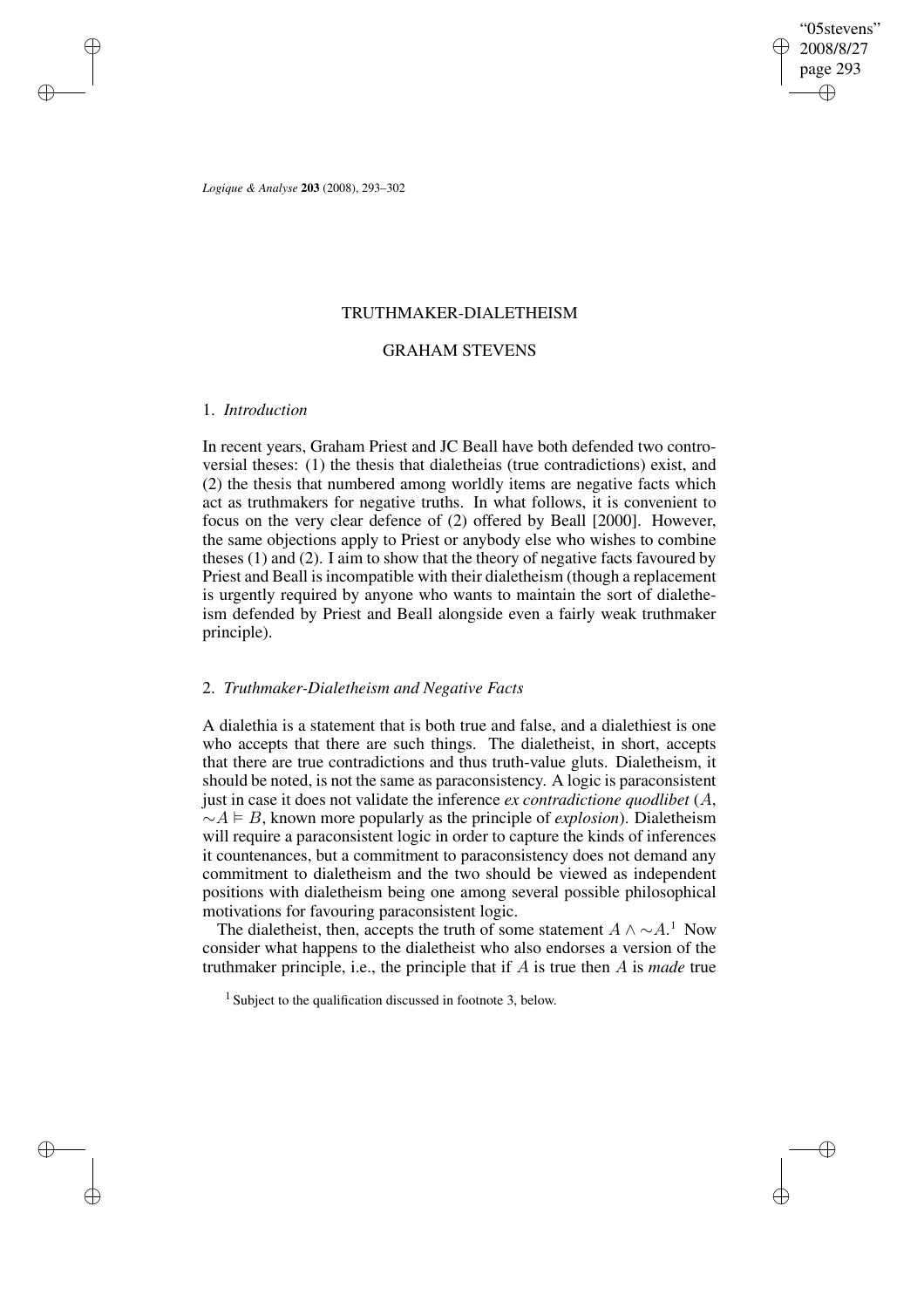"05stevens" 2008/8/27 page 294 ✐ ✐

✐

✐

### 294 GRAHAM STEVENS

by some entity. We can overlook issues about the precise form and modal strength of the principle<sup>2</sup> and even allow the truthmaker-dialetheist to hold that there are numerous exceptions to the principle (e.g., necessary truths, general truths, molecular truths, etc.). However, so long as we expect the truthmaker-dialetheist, as it is surely reasonable for us to expect them, to maintain that every atomic truth has a truthmaker,<sup>3</sup> she will have to accept the existence of negative truthmakers. Assuming, for the sake of the argument, that truthmakers are facts, the dialetheist who accepts the truthmaker principle for positive truths but wants to resist endorsing negative facts faces an impossible task in explaining the truth-conditions of  $A \wedge \neg A$ . Unless  $\sim$ A is understood as having a truthmaker distinct from the mere absence of A's truthmaker, there is surely no conceivable way in which reality can produce a truthmaker for  $A \wedge \neg A$ . The motivation for dialetheism is that there can sometimes be sufficient grounds for asserting both a statement and its negation. This does not mean that the dialetheist holds reality to be in the impossible state of simultaneously containing and not containing the same fact (as opposed to containing two *contradictory* facts). The only option for the dialetheist who wants to keep truthmakers is to hold that the truthmaker

 $2$  For example, should the principle put truths into one-one correspondence with their truthmakers or is there a many-one or even one-many relation from the domain of truths to the domain of truthmakers? Further difficulties surround the nature of the relation between truths and their truthmakers, as the relation seems to be one of necessitation: a cross-categorial relation between truthmakers and truthbearers such that the truths are *necessitated* by their truthmakers. None of these issues need delay us here, however.

<sup>3</sup> This qualification effectively restricts the objections raised in this paper to the version of dialetheism that holds there to be some *contingently* true contradictions. Certainly not every proposed dialethia is a conjunction of an atomic truth and its negation. For example, the most commonly cited contender, the Liar sentence, does not conform to this model. Nor does the Liar require a negative fact as its truth-maker. In fact, the truthmaker-dialethiest has two options for explaining the truth of the Liar: (1) She could argue the Liar is both necessarily true *and* necessarily false and hold that the truthmaker-principle holds only for contingent truths, the truth-conditions of necessary truths and falsehoods being independent of what entities there are in the world, thus the Liar has no truthmaker. Alternatively, she could hold that  $(2)$  the proof of the Liar sentence in a semantically closed language L is its truthmaker, and that the proof of the falsity of the sentence in  $L$  is the fact which shows the Liar to be false. This proof is then the entity that makes the contradiction true (for approaches to the Liar along the lines of this second option, see Priest [1987] and Bremer [2007]). Note that both approaches deny that a negative fact is required for the truth of the Liar. As such, neither option will help those like Beall and Priest who wish to defend the claim that some contradictions depend on atomic truths and thus do require negative facts to co-exist with their positive counterparts. In light of this qualification, I will take the term 'truthmaker-dialetheism' to signify joint commitment to (a) the thesis that every atomic truth has a truth-maker and (b) the thesis that at least some contradictions are contingently true (their truth depends on the contingent truth of an atomic constituent).

✐

✐

✐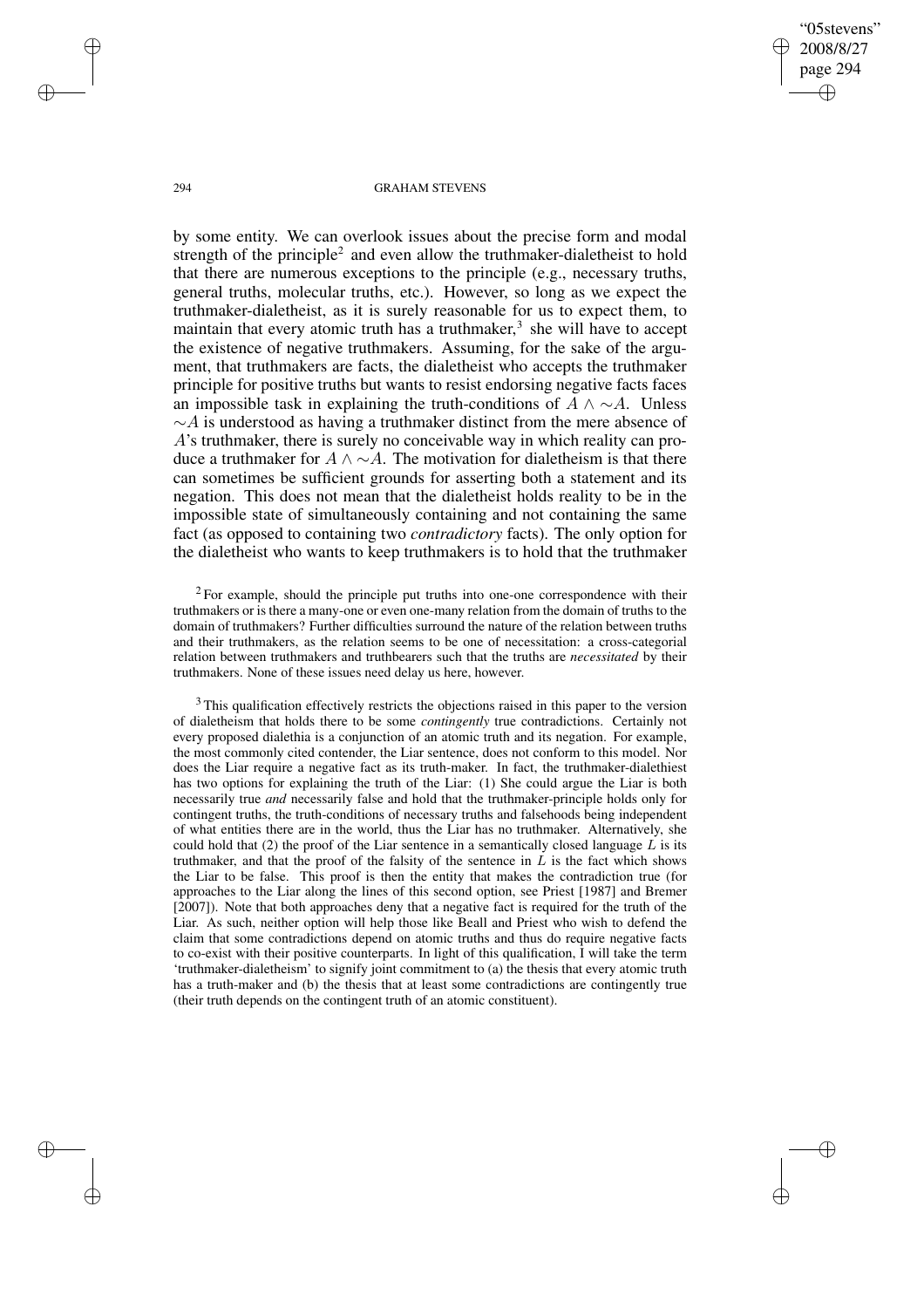✐

✐

✐

✐

for  $\sim$ A is a negative fact distinct from the mere absence of the fact that makes A true.

This point is central to my argument, so it is important to make it clear. A likely objection is that the assumption that a fact cannot simultaneously obtain and not obtain begs the question against dialetheism. Why, so the objection runs, can't the dialetheist accept that reality can be such a way as to make this possible? The fact that what is being suggested here is contradictory is clearly not a good reason to persuade one who believes in true contradictions to reject the suggestion. Is it not, then, disingenuous to describe the suggestion as imposssible? This objection, however, seems impossible to square with any model-theoretic understanding of either dialetheism or paraconsistency (and thus, arguably, with any rigorous understanding of either). What allows for the possibility of a contradiction being true in a standard model for a paraconsistent logic is simply that formulas are not excluded from taking more than one truth-value. According to a standard dialetheic semantics for a paraconsistent language,<sup>4</sup> there are three possible interpretations from the set of values  $\{1, 0\}$  that can be given to any well-formed formula A of the language. Let  $v(A)$  be an interpretation of A which assigns to A subsets of the set  $V = \{1, 0\}$ . Then we have the three possible interpretations:  $v(A) = \{1\}$ ,  $v(A) = \{0\}$ , or  $v(A) = \{1, 0\}$ . The following equivalences between interpretations hold:

| $1\in v(A)$           | iff $0 \in v(\sim A)$               |
|-----------------------|-------------------------------------|
| $1 \in v(A \wedge B)$ | iff $1 \in v(A)$ and $1 \in v(B)$ . |

Because it is possible that  $v(A) = \{1, 0\}$ , it is possible that  $1 \in v(A \land \sim A)$ and hence possible that  $A \wedge \neg A$  is true. Note, however, that this is only possible because it is possible that A ∧ ∼A is *at least* true. It must also be at least false in order to be true (i.e. it would require that  $1 \in v(A \wedge \sim A)$ ) and that  $0 \in v(A \wedge \neg A)$ . This brings us to the heart of the dialetheist's claim: a sentence can be true and false, because 'false' and 'not true' are not synonymous terms according to the dialetheist.<sup>5</sup> But now this makes it plain that the truthmaker-dialetheist certainly cannot countenance the possibility of reality both containing the truthmaker for A and *not* containing the truthmaker for A. For, according to the truthmaker principle, if reality does not

<sup>4</sup> Namely for Priest's  $LP$  (logic of paradox).

 $5$  This point is made clearly by Priest [2001: 140]. Although Priest makes the point there in relation to the language  $FDE$  (First Degree Entailment:  $FDE$  differs from  $LP$  in the following respect:  $\models_{LP} A \lor \sim A$ , but  $\nvdash_{FDE} A \lor \sim A$ . In other words, FDE allows truthvalue gaps and gluts;  $LP$  allows gluts not gaps), it is evident that the same principle applies to any dialetheic system of reasoning.

"05stevens" 2008/8/27 page 295

✐

✐

✐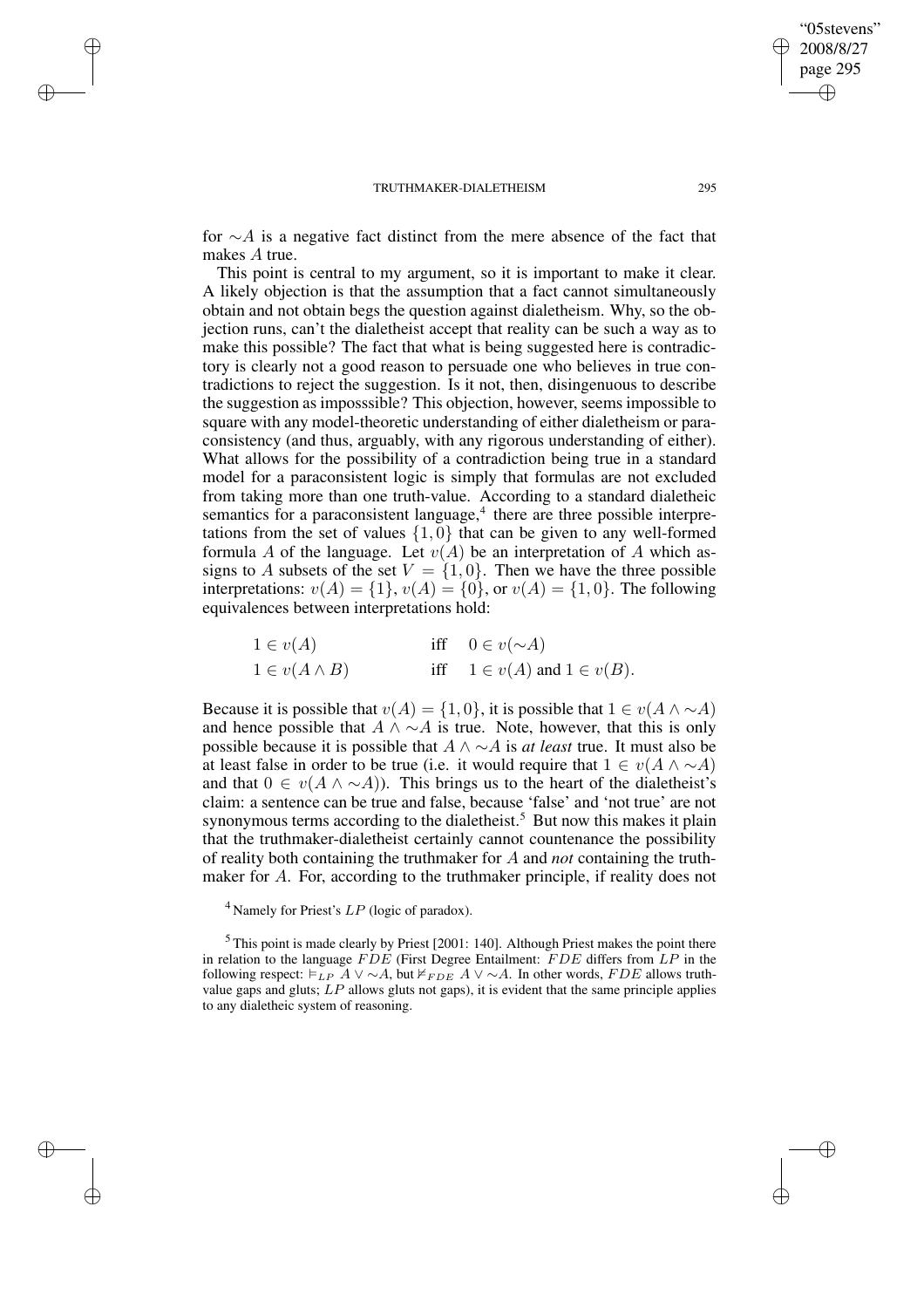"05stevens" 2008/8/27 page 296 ✐ ✐

✐

✐

### 296 GRAHAM STEVENS

contain the truthmaker for A, A is not true. If the truth of  $A \wedge \neg A$  depends on the existence of the truthmakers for each conjunct, then the conjunction cannot be true if the truthmaker for either conjunct is simply the absence of the truthmaker for the other. For, if this were the case, then A would be both true and not true. Such a possibility is most definitely not countenanced by the dialetheist model and, for the reasons just given, is not equivalent to  $A$ 's being both true and false. The latter is possible by dialetheist scruples; the former is not.

It is unsurprising, then, that Beall and Priest have been so keen to defend negative facts. Indeed, Beall has recently acknowledged the truthmakerdialetheist's need of such entities, though he is confident that such entities are readily available, remarking that 'the problem of accommodating "negative truths" is not particularly difficult; there are standard models available . . .[t]he worry . . .seems not to be substantial — at least pending further details' [Beall 2004a: 16]. The 'standard models' that Beall refers to here are the ones that he [2000] and Priest [2000] have developed. Consideration of those models, which I will draw together under the name of the 'polarity theory', will provide us with the further details needed to add more substance to the worry about finding plausible truthmakers for contradictions.

# 3. *The Polarity Theory of Negative Facts*

In brief, the polarity theory holds that the truthmakers for atomic truths are to be modelled by ordered sequences of the form  $\langle r_n, d_1, \ldots, d_n, i \rangle$  where  $r_n$  is an *n*-placed relation,  $d_1, \ldots, d_n$  are objects, and i is an element of the set  $\{1,0\}$  of *polarities* (not to be confused, of course, with the set of truth-values just discussed). According to Beall,  $\langle r_n, d_1, \ldots, d_n, 1 \rangle$  is the fact that  $d_1, \ldots, d_n$ , are  $r_n$ -related;  $\langle r_n, d_1, \ldots, d_n, 0 \rangle$  is the fact that  $d_1$ ,  $\ldots$ ,  $d_n$ , are *not*  $r_n$ -related [see Beall 2000: 265]. Let ' $P_n$ ' be an *n*-placed predicate and ' $c_1, \ldots, c_n$ ' be singular terms, then if we let ' $\delta(P_n)$ ' denote the relevant *n*-placed relation and ' $\delta(c_1), \ldots, \delta(c_n)$ ' denote the relevant objects, the truthmaker for the statement ' $P_n c_1, \ldots c_n$ ' will be the fact

 $\langle \delta(P_n), \delta(c_1), \ldots, \delta(c_n), 1 \rangle$ 

while the truthmaker for '∼ $P_n c_1, \ldots c_n$ ' will be the fact

 $\langle \delta(P_n), \delta(c_1), \ldots, \delta(c_n), 0 \rangle$ .

Both ' $P_n c_1, \ldots c_n$ ' and '∼ $P_n c_1, \ldots c_n$ ' are true if their respective truthmakers obtain and are false otherwise. There is no demand for new truthmakers for molecular truths, as the truth of these will depend on the truth-values of

✐

✐

✐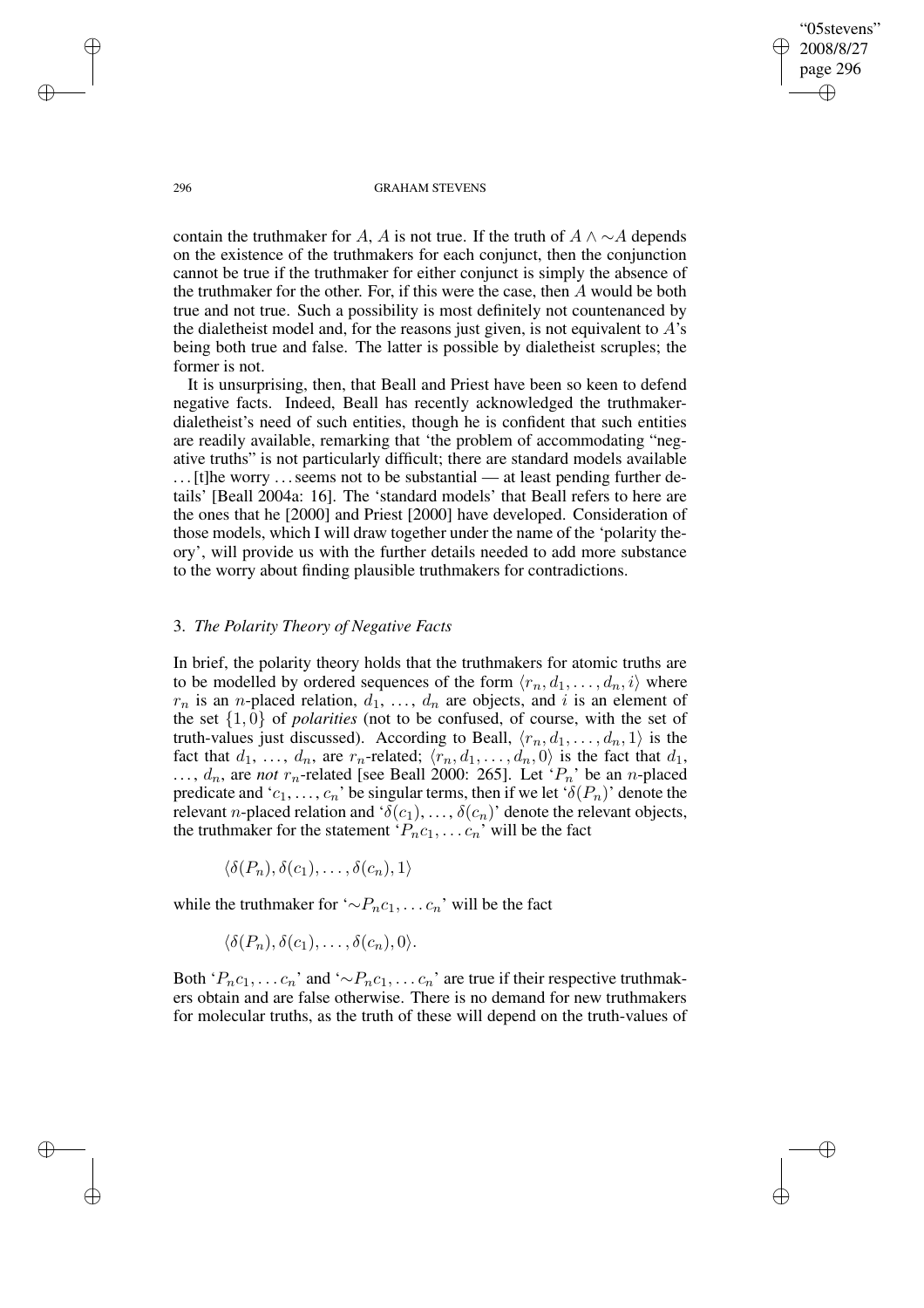their atomic parts in accordance with familiar recursive definitions such as

| $v(A \wedge B) = T$  | iff $v(A) = T$ and $v(B) = T$ |
|----------------------|-------------------------------|
| $v(A \supset B) = T$ | iff $v(A) = F$ or $v(B) = T$  |

and the like.

✐

✐

✐

✐

### 4. *The Incompatibility of Dialetheism and Polarity Theory*

Consider the provision of truth conditions for  $A \wedge B$  just provided. According to this definition, a contradiction  $A \wedge \sim A$  is true just in case A is true and  $~\sim A$  is true. The truth-conditions specified for positive and negative atomic truths give us the following equivalence:

$$
v(A) = T \quad \text{iff} \quad v(\sim A) = F.
$$

This is, ordinarily, perfectly in tune with dialetheism which holds that sentences can be both true and false, hence both A and ∼A can be (at least) true by virtue of also being false. Furthermore, if the truthmakers for A and ∼A are distinct entities, there would appear to be no a priori reason why these two entities cannot both obtain. The task facing the truthmaker-dialetheist, recall, was to find truthmakers for negative truths distinct from the mere absence of truthmakers for the positive truths they negate. Having procured negative truthmakers for negative truths in the shape of the polarity theory's negative facts, has the truthmaker-dialetheist completed the task?

No. The reason is that negative facts are indistinguishable from absences of facts on the only philosophical explanation of the formal mechanism of polarity theory that is available to the truthmaker theorist. What distinguishes a negative fact from the positive fact that would make its negation true on the polarity theory? A difference in polarity. The only difference between the fact that a is not F and the fact that a is F is that the former contains the negative polarity 0 in addition to  $a$  and  $F$ , while the latter contains  $a$ ,  $F$ , and the positive polarity 1. What, exactly, does this mean? It means simply that a fact containing polarity 1 as constituent is the fact that the other constituents *are* related, while a fact containing just the same constituents but with the polarity reversed is the fact that these same constituents are *not* related [see Beall 2000: 265]. Let

 $\langle F, a, 1 \rangle$ 

"05stevens" 2008/8/27 page 297

✐

✐

✐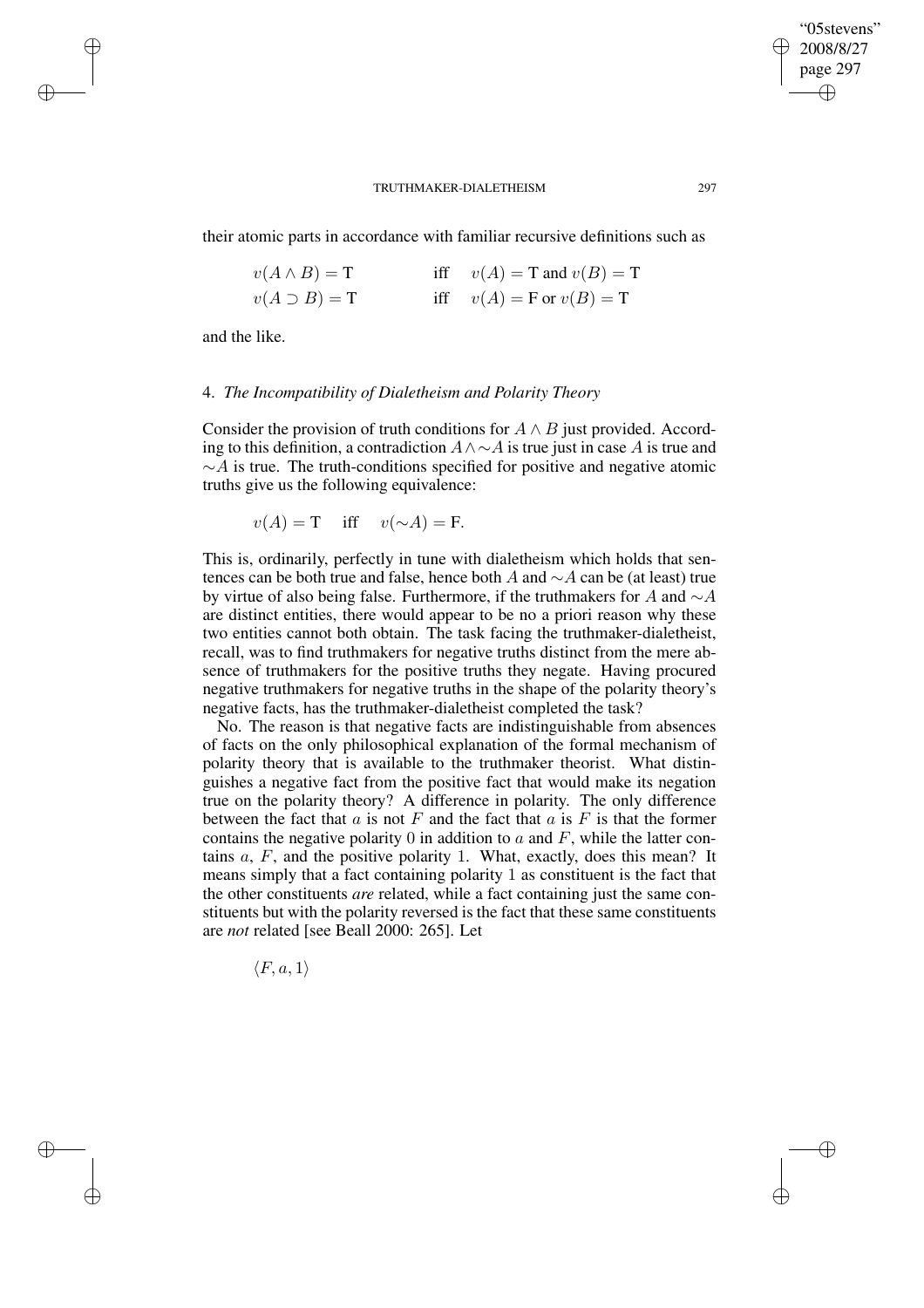"05stevens" 2008/8/27 page 298 ✐ ✐

✐

✐

### 298 GRAHAM STEVENS

be the fact that  $a$  is  $F$ , and

 $\langle F, a, 0 \rangle$ 

the fact that  $a$  is not  $F$ , then the only difference between these two facts is that in the case of the positive fact  $a$  has the property  $F$  while in the negative case it does not. But in that case the polarity theory has made no relevant advance on the claim that negative truths are made true by the mere absence of truthmakers for their negations — a position which we have seen to be uninhabitable by the dialetheist. The truth of a contradiction  $A \wedge \neg A$  clearly cannot be supported by any position which holds the truth of  $\sim$ A to consist in the absence of a truthmaker for  $A$ , as by definition, reality cannot produce a truthmaker sufficient to make the contradiction true: the only way it can yield a truthmaker for one conjunct is by *not* yielding a truthmaker for the other. If this is what negative truth consists in, contradictions cannot be true. But this is just what negative truth does consist in after all on the polarity theory. If negative facts are to be understood on this model then the truth of every statement, positive or negative, will exclude the truth of its negation, ensuring that every contradiction is false (and, more importantly, not true).

It might be objected, however, that it is unfair to dismiss the polarity theory on the basis of Beall's explanation of it. Beall, after all, characterises positive and negative polarities in terms of objects having or not having, respectively, the relevant properties only as part of an intuitive explanation of the theory. Is it not possible to produce a more refined explanation of the polarities of facts that accounts for the difference between positive and negative facts without recourse to explaining one in terms of the absence of the other? To demonstrate that polarity theory and dialetheism are genuinely incompatible it needs to be shown that no such refinement of the polarity theory is possible.

At first sight it may seem that such a refinement should be possible. After all,  $\langle F, a, 1 \rangle$  and  $\langle F, a, 0 \rangle$  surely are different triples, and as each is intended to represent a fact, the latter is obviously not intended to represent the absence of the former fact. Not *intended* to, admittedly; but the important question is whether the polarity theorist can offer a suitable account of the nature of polarities that succeeds in representing them as anything more than absences. To do that they must reveal what more they are. But here polarity theory runs out of explanatory resources. The problem is that all attempts to define polarities so as to avoid the above criticism are doomed to circularity. 6

 $6$  One might be tempted to dismiss circularity worries on the grounds that the truthmaker theorist is engaged in the project of ontology, not conceptual analysis, and hence is not answerable to such accusations. This response from the truthmaker-dialetheist would not be acceptable, however. For one thing, Beall [2000] is responding directly to Molnar's [2000] request for an explanation of what kinds of things negative facts are. The explanation, obviously, will not be satisfactory if it circular, appealing to the very feature we want explained.

✐

✐

✐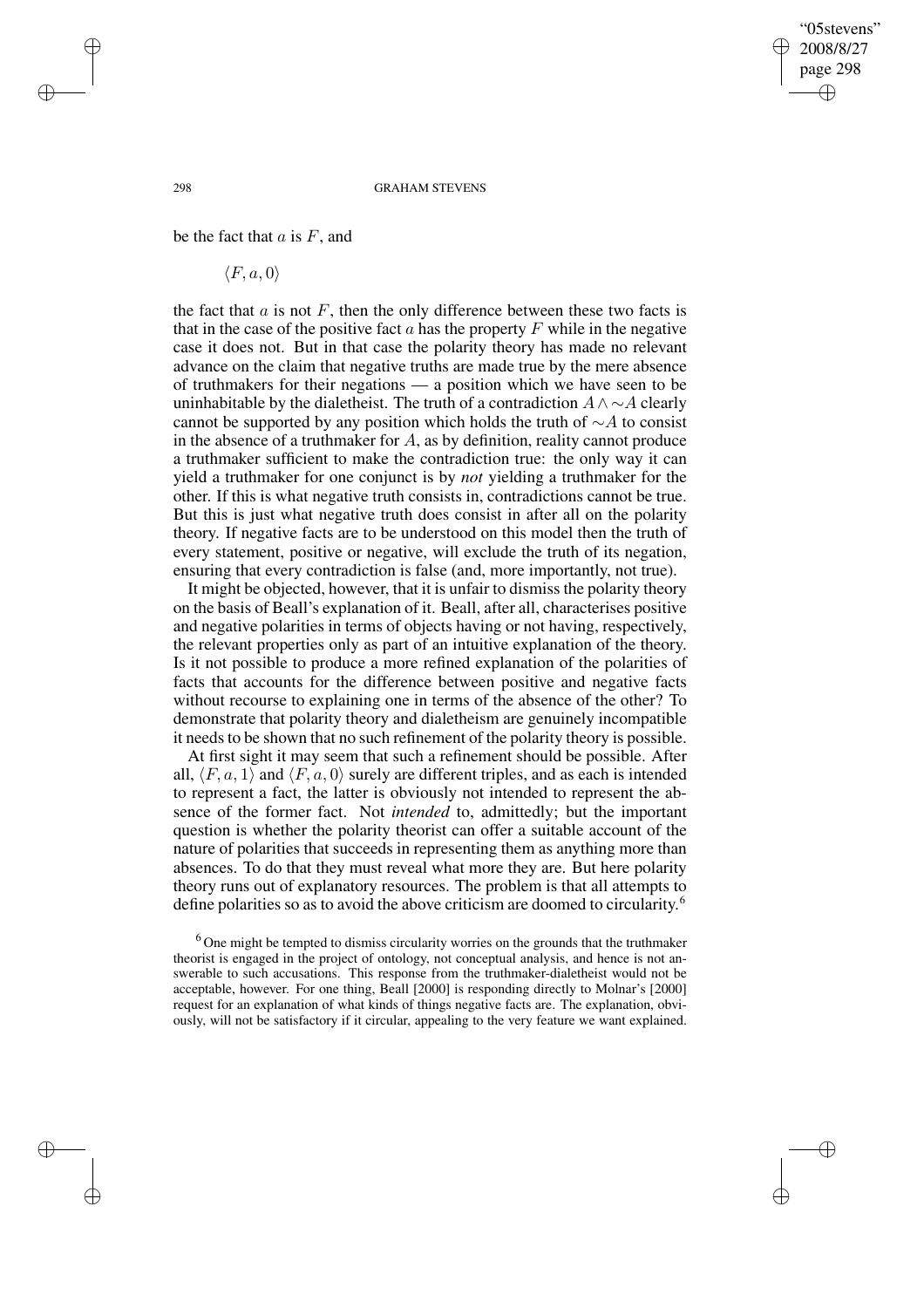✐

✐

✐

✐

To see why, recall that polarities themselves are introduced in order to give a definition that explains the difference between positive and negative facts. But if we now ask for an explanation of what a positive or negative polarity is it looks impossible to locate an answer that doesn't make some reference to the positiveness or negativeness of facts that the introduction of polarities was supposed to explain. There is simply nothing more to a polarity than whether or not the other members of the sequence it features in are, or are not, related. The only non-mysterious thing a positive polarity can be is the having of a property by an object (or the holding of a relation between its objects), or, in the case of a negative polarity, the *not-having* of a property by an object (or *not-holding* of a relation between the elements of a certain  $n$ -tuple of objects). This exhausts the contribution that a polarity makes to the fact it features in. In other words, the polarities of facts signal nothing more than the instantiation or non-instantiation of properties and/or relations. But, at this point, it is surely reasonable to ask of the polarity theory what the difference is between the non-instantiation of a property by an object and the *absence* of that property in the object. If polarities are to provide a definition of negative facts that is sufficient to relieve our concerns over their ontological status, the polarity theorists urgently owe us an explanation of how the *not-having* of properties or *not-holding* of relations can amount to anything more than the absence of those properties or relations. I can see no way that such an explanation can be provided.

A distinction between negative facts and absences is formally available in the situation semantics where polarity theory has its origins, but this will not provide the philosophical explanation we are looking for (and nor is it intended to). In the terminology of Barwise and Perry's [1999] semantic theory, the distinction amounts to the fact that negative facts are *persistent*, while absences are *non-persistent*. A fact  $f$  is persistent just in case, if  $f$ is an element of a situation s, then f is also an element of any situation s' containing s as a proper constituent [see Barwise & Perry 1999: 62]. As the absence of f from a situation s, does not entail the absence of f from s' (where  $s \subseteq s'$ ), absences are non-persistent. This distinction is, of course, an appropriate one to draw in situation semantics. It does not, however, suffice to explain what the difference between negative facts and absences is. Indeed, to think that it should, is to mistake an epistemic limitation for a metaphysical distinction. The reason why absences of facts are non-persistent is that, as Barwise and Perry put it, situations are *partial*. The "situations"

Furthermore, the truthmaker-dialetheist owes an account of negative facts that will reveal how truthmakers can be found for an atomic sentence and its negation simultaneously. Thus she is obliged to explain how she avoids falling into the position whereby her ontology of truthmakers undermines her dialetheism. That explanation will have to be non-circular if it is to be convincing.

"05stevens" 2008/8/27 page 299

✐

✐

✐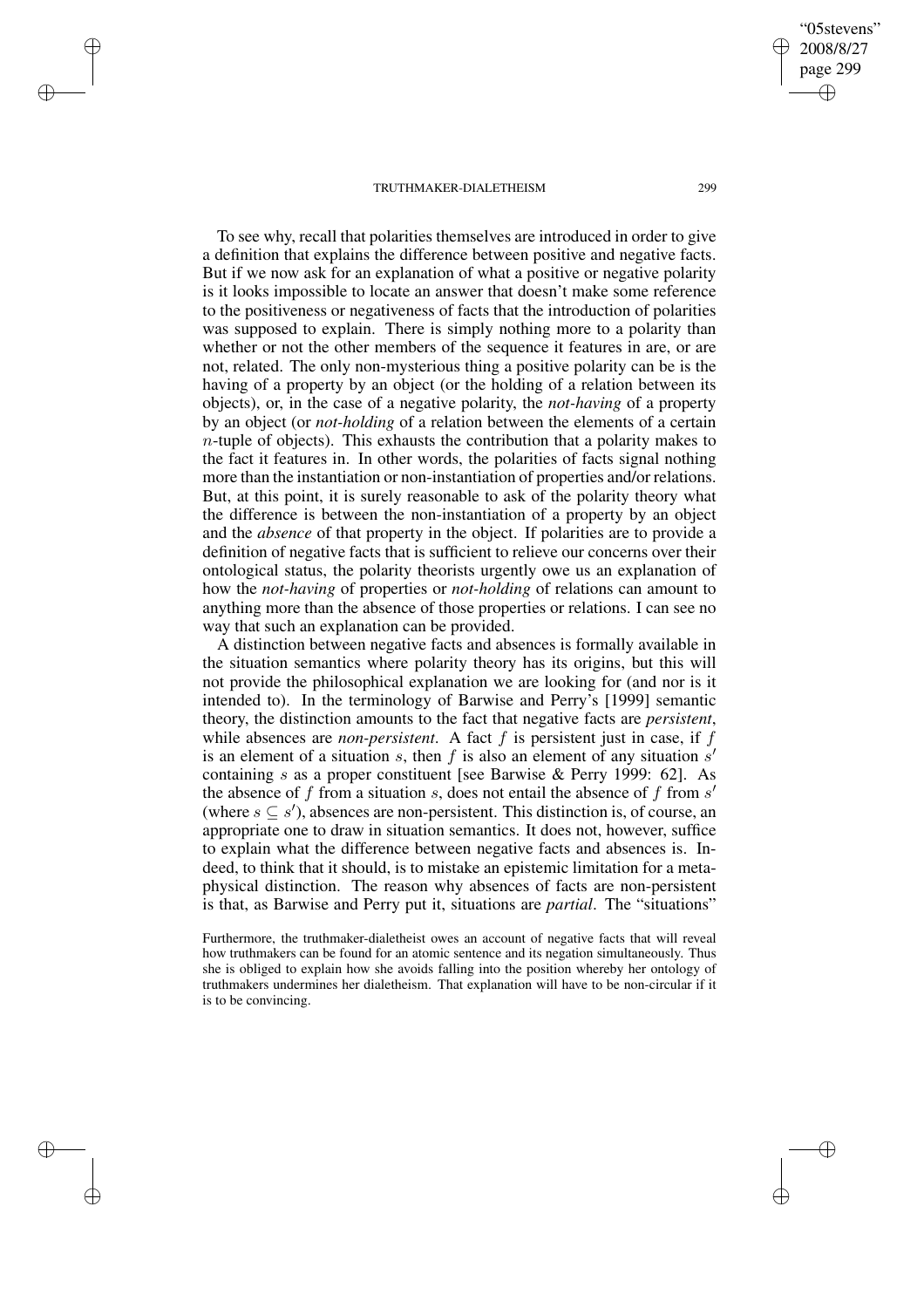"05stevens" 2008/8/27 page 300 ✐ ✐

✐

✐

### 300 GRAHAM STEVENS

of situation semantics are abstract representations of reality: set-theoretic constructions employed to represent some aspect of *real* situations in order to facilitate the study of the meanings of (utterances of) natural language expressions [see Ibid: 9]. As such, the representations are only partial representations. They provide only limited information about the things they model. Thus, we cannot infer from the failure of a situation to provide the information that  $f$  obtains, that  $f$  in fact does not obtain. But this reveals nothing about the metaphysics of facts, it merely reflects the epistemic situation we are in with regard to them. Thus the distinction can do nothing to dispel the mystery surrounding negative facts.

Beall [2000: 266] is aware of the seriousness of the charge of mysteriousness. I agree with Beall that the only way of escaping the charge here will be to demonstrate that the postulated polarities have explanatory value. However, Beall fails to avoid the charge because the postulation of polarities within an account of the metaphysics of facts<sup>7</sup> has no explanatory value *over the postulation of negative facts*, yet these are the very things polarities are intended to explain. Bertrand Russell realized this point when formulating a version of the polarity theory nearly a century ago and responded to demands for an explanation of the nature of the polarities of facts by refusing to comply on the grounds that polarities are indefinable.<sup>8</sup> It is clear why he should want to insist this: as we have seen, no non-circular definition that carries any explanatory force is available. It seems, in the absence of that explanation, that the only option is to follow Russell in refusing to give any further explanation of the nature of polarities and to just take them as fundamental features of facts that are not susceptible to further analysis. But, in that case, it is far from clear how the polarity theory makes any advance at all beyond the mere positing of negative facts. This may be the only response available to the defender of negative facts: ordinarily, it is perhaps acceptable to follow Russell in taking negative facts to be the kinds of things that can only be postulated and not explained. But the truthmaker-dialetheist carries a heavier explanatory debt that cannot be paid in the absence of a convincing account of negative facts capable of explaining the co-existence of truthmakers for both A and  $\sim A$ . Polarity theory, if it is to support dialetheism, must be further developed than it was in Russell's hands. Admittedly, in the hands of Beall and Priest, polarity theory is further developed to give us an elegant formal means of handling the postulation of negative facts. Philosophically, however, like Russell's, their version of the theory offers no more than an

✐

✐

✐

 $7$  This is not to say that polarities have no explanatory value elsewhere: we have just seen that they do have an explanatory role in modelling partiality in situation semantics. They are similarly employed in Barwise & Etchemendy [1987].

<sup>&</sup>lt;sup>8</sup> See Russell [1918: 216].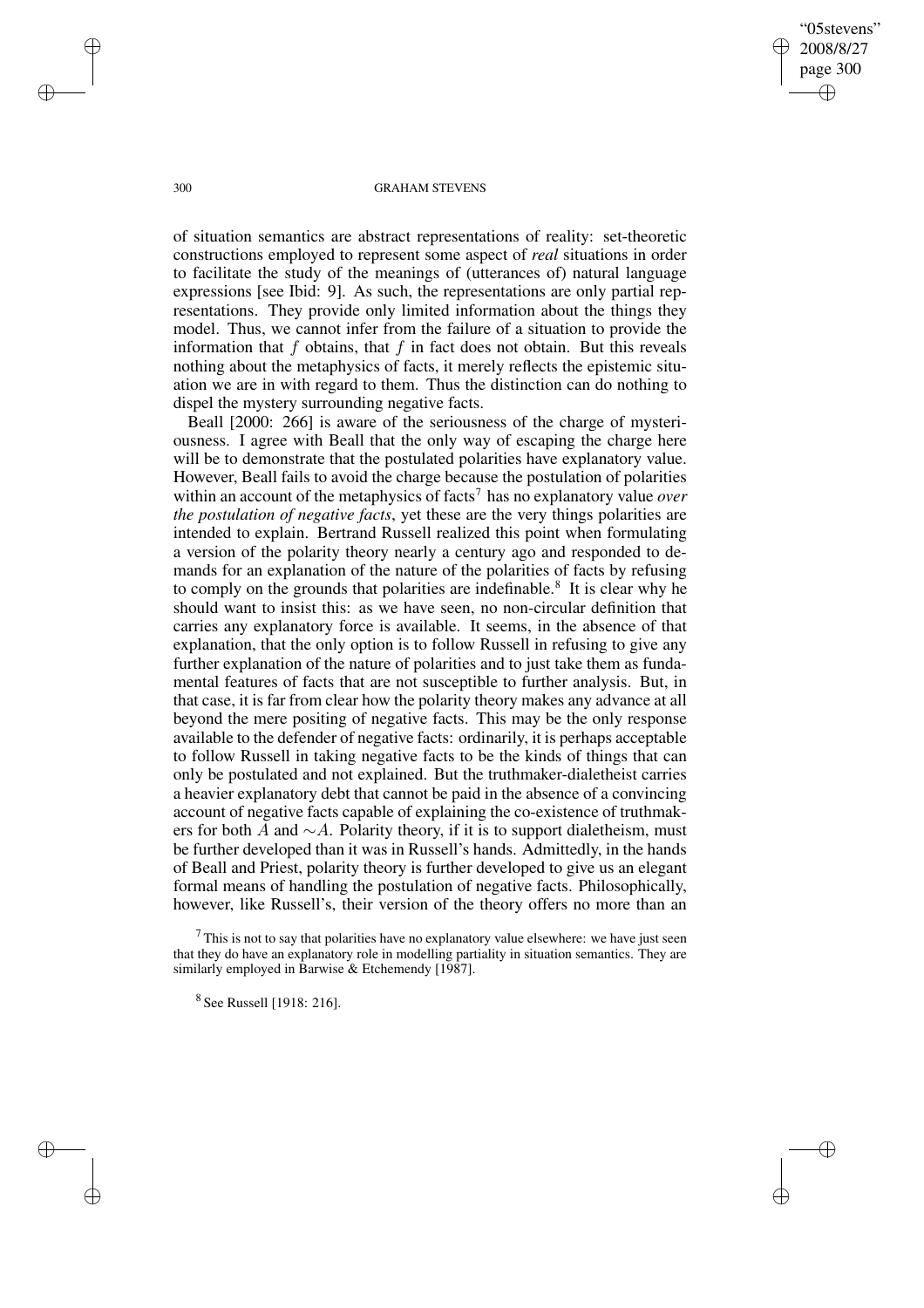page 301 ✐

✐

"05stevens" 2008/8/27

✐

✐

insistence that there *are* negative facts; it does not explain what such things might be. In the face of the circularity threatening any attempt to offer more than the brute assertion that negative facts exist, it seems reasonable to conclude that the polarity theorist *cannot* provide the required explanation. But until such an explanation is given, we only have the polarity theorist's word to go on that negative facts have some property that distinguishes them from the kinds of intuitive explanation given by Beall, which, as we have seen, collapses into an explanation in terms of absences and is, as such, insufficient to support the weight of truthmaker-dialetheism. Whether or not the polarity theorists are right to insist on the existence of negative facts, such insistence *alone* is clearly insufficient to convince opponents of negative facts that negatively polarised facts are anything more than mere absences in set-theoretic disguise. But nothing beyond brute insistence looks to be available.

# 5. *Concluding Remarks*

✐

✐

✐

✐

It is worth noting in conclusion that among alternative truthmakers for negative truths, hardly ubiquitous creatures under the best of circumstances, none seem able to support truthmaker-dialetheism. All construe negative facts in terms of the absence or exclusion of positive states of affairs, whether this is part of an attempt to find positive truthmakers for negative facts (as is the case with Armstrong's 'totality facts') or part of an attempt to uncover the defining feature of negative facts (as we have seen to be the case with the polarity theory itself). One who thinks that the world may contain contradictory facts and who is also intuitively drawn to the view that truths are made true by facts in the world, seems faced with a tough decision. Either dialetheism or truthmaking will have to go. Despite his insistence, noted above, that truthmaking poses no obstacle unique to dialetheism, Beall [2004b] has recently explored the compatibility of a deflationary theory of truth with dialetheism. He is perhaps well advised to do so.<sup>9</sup>

> University of Manchester E-mail: Graham.P.Stevens@manchester.ac.uk

# REFERENCES

Barwise, J. & Etchemendy, J. 1987. *The Liar: An Essay on Truth and Circularity*, Oxford: Oxford University Press.

9 I would like to thank two anonymous referees for *Logique et Analyse* for helpful comments.